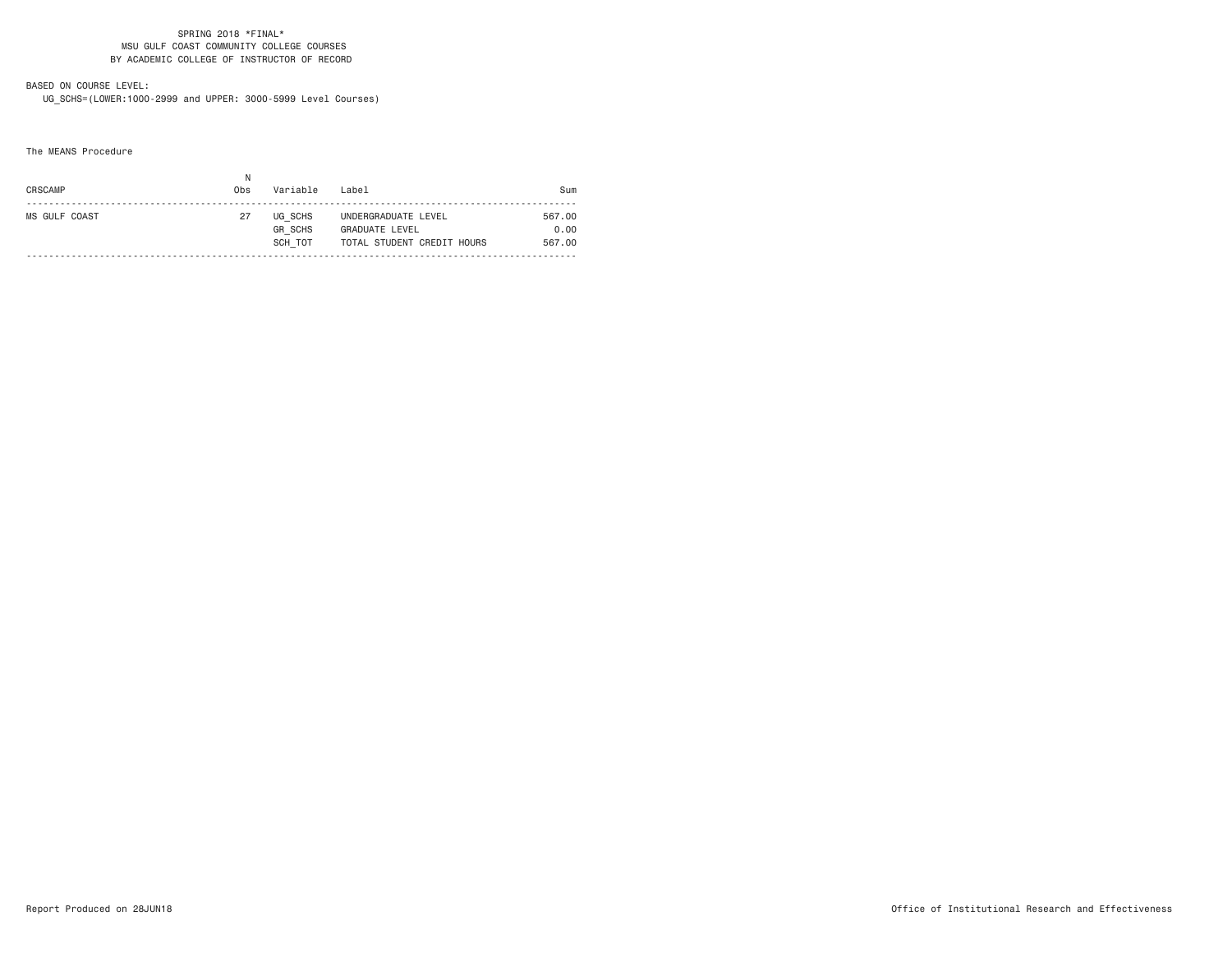# BASED ON COURSE LEVEL:

UG\_SCHS=(LOWER:1000-2999 and UPPER: 3000-5999 Level Courses \*\*Excludes CVM 5000-5999 Level Courses\*\*)

The MEANS Procedure

| ACADEMIC COLLEGE | N<br>0 <sub>bs</sub> | Variable                             | Label                                                                      | Sum                      |
|------------------|----------------------|--------------------------------------|----------------------------------------------------------------------------|--------------------------|
| Arts & Sciences  |                      | UG SCHS<br><b>GR SCHS</b><br>SCH TOT | UNDERGRADUATE LEVEL<br><b>GRADUATE LEVEL</b><br>TOTAL STUDENT CREDIT HOURS | 63.00<br>0.00<br>63.00   |
| Engineering      | 26                   | UG SCHS<br><b>GR SCHS</b><br>SCH TOT | UNDERGRADUATE LEVEL<br><b>GRADUATE LEVEL</b><br>TOTAL STUDENT CREDIT HOURS | 504.00<br>0.00<br>504.00 |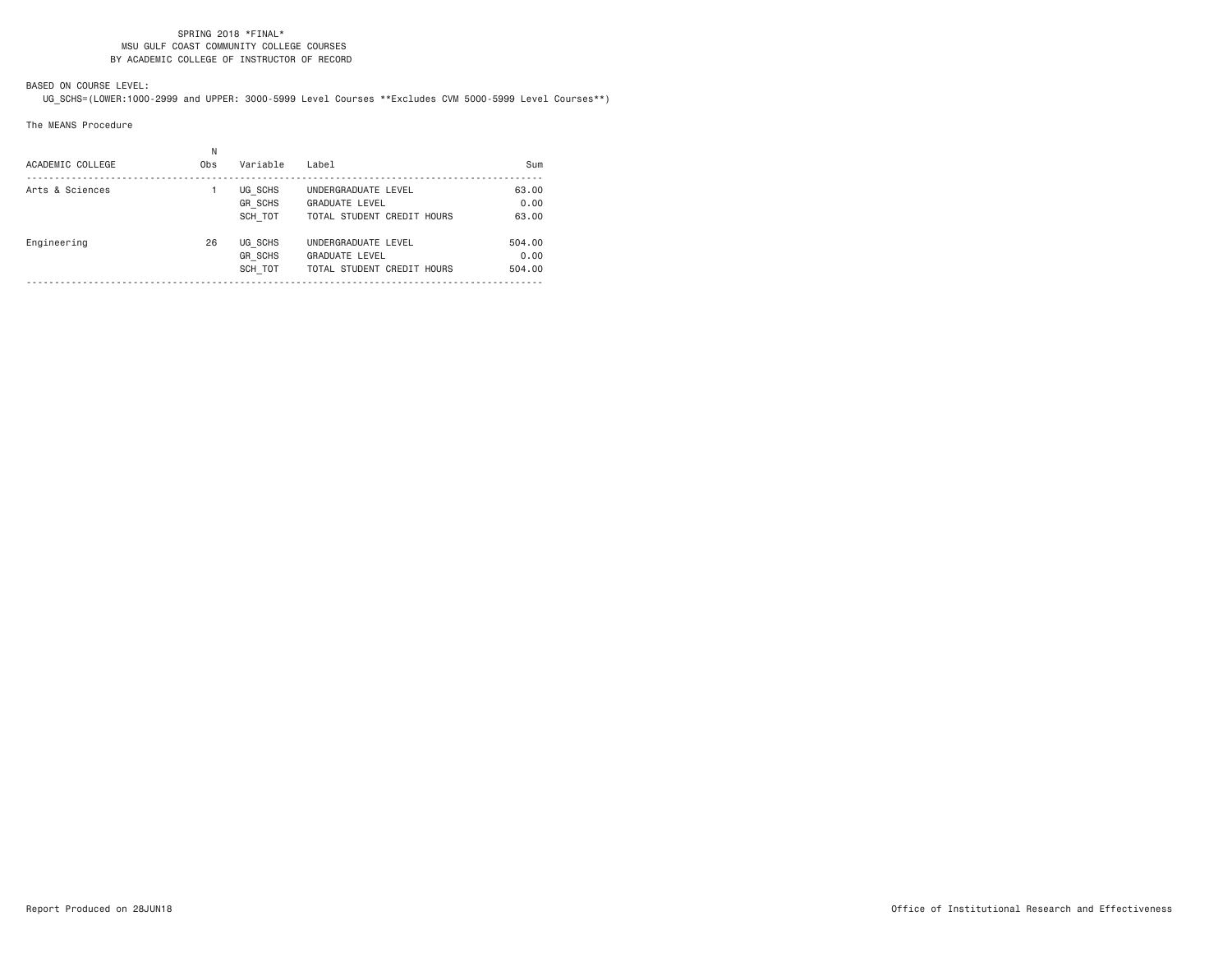# BASED ON COURSE LEVEL:

 UG\_SCHS=(LOWER:1000-2999 and UPPER: 3000-5999 Level Courses \*\*Excludes CVM 5000-5999 Level Courses\*\*) GR\_SCHS=(GRAD\_1: 6000-7999 Level Courses and GRAD\_2: 8000-9999 Level Courses)

ACADEMIC COLLEGE=Arts & Sciences

|                     | UNDERGRADUATE | GRADUATE |       |
|---------------------|---------------|----------|-------|
| ACADEMIC DEPARTMENT | LEVEL         | LEVEL    | TOTAL |
|                     |               |          |       |
|                     |               |          |       |
| English             | 63.00         | 0.00     | 63.00 |
|                     |               |          |       |
|                     | 63.00         | 0.00     | 63.00 |
|                     |               |          |       |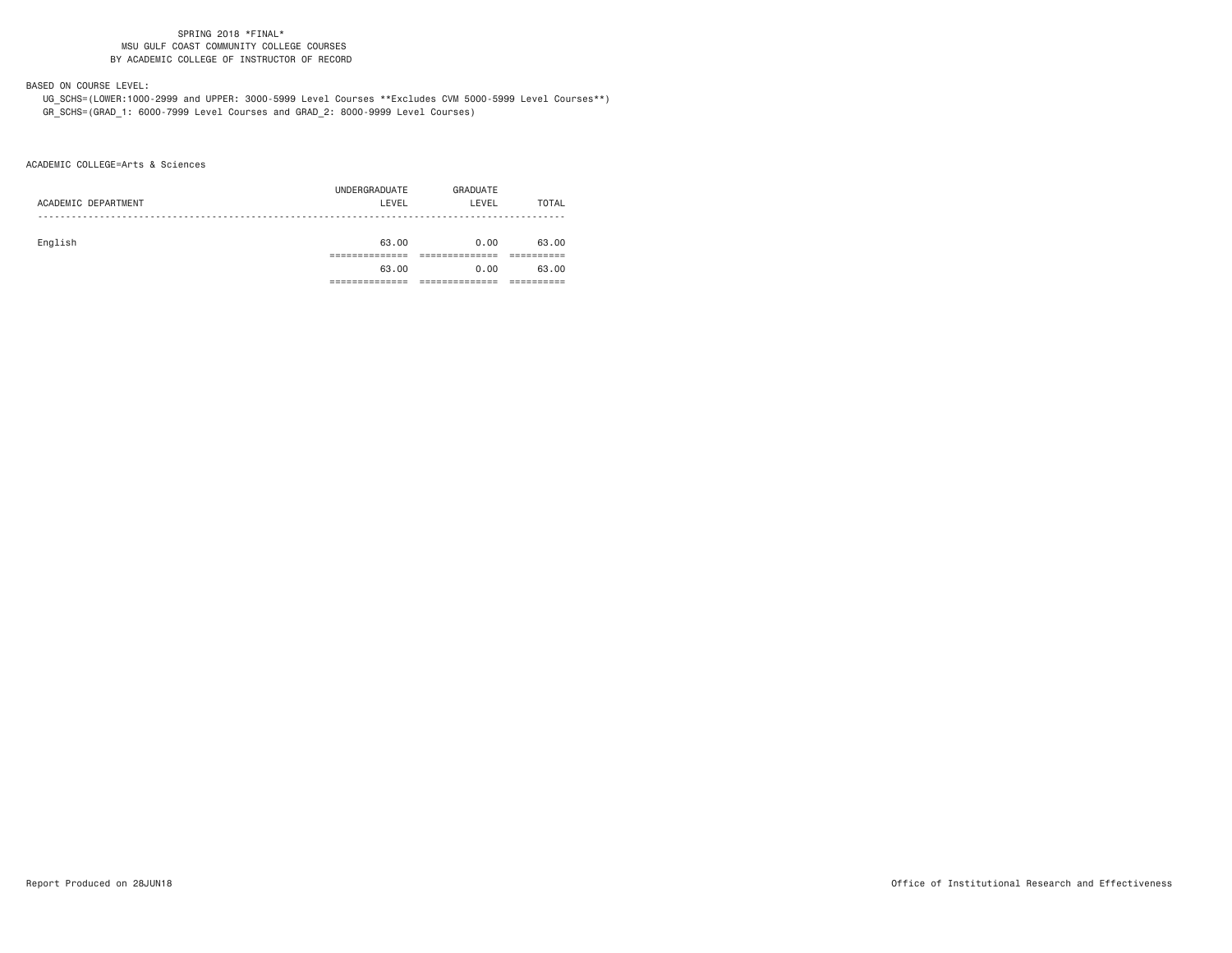## BASED ON COURSE LEVEL:

 UG\_SCHS=(LOWER:1000-2999 and UPPER: 3000-5999 Level Courses \*\*Excludes CVM 5000-5999 Level Courses\*\*) GR\_SCHS=(GRAD\_1: 6000-7999 Level Courses and GRAD\_2: 8000-9999 Level Courses)

ACADEMIC COLLEGE=Engineering

| 504.00        | 0.00     | 504.00 |
|---------------|----------|--------|
|               |          |        |
|               |          |        |
| 267.00        | 0.00     | 267.00 |
| 237.00        | 0.00     | 237.00 |
|               |          |        |
| LEVEL         | LEVEL    | TOTAL  |
| UNDERGRADUATE | GRADUATE |        |
|               |          |        |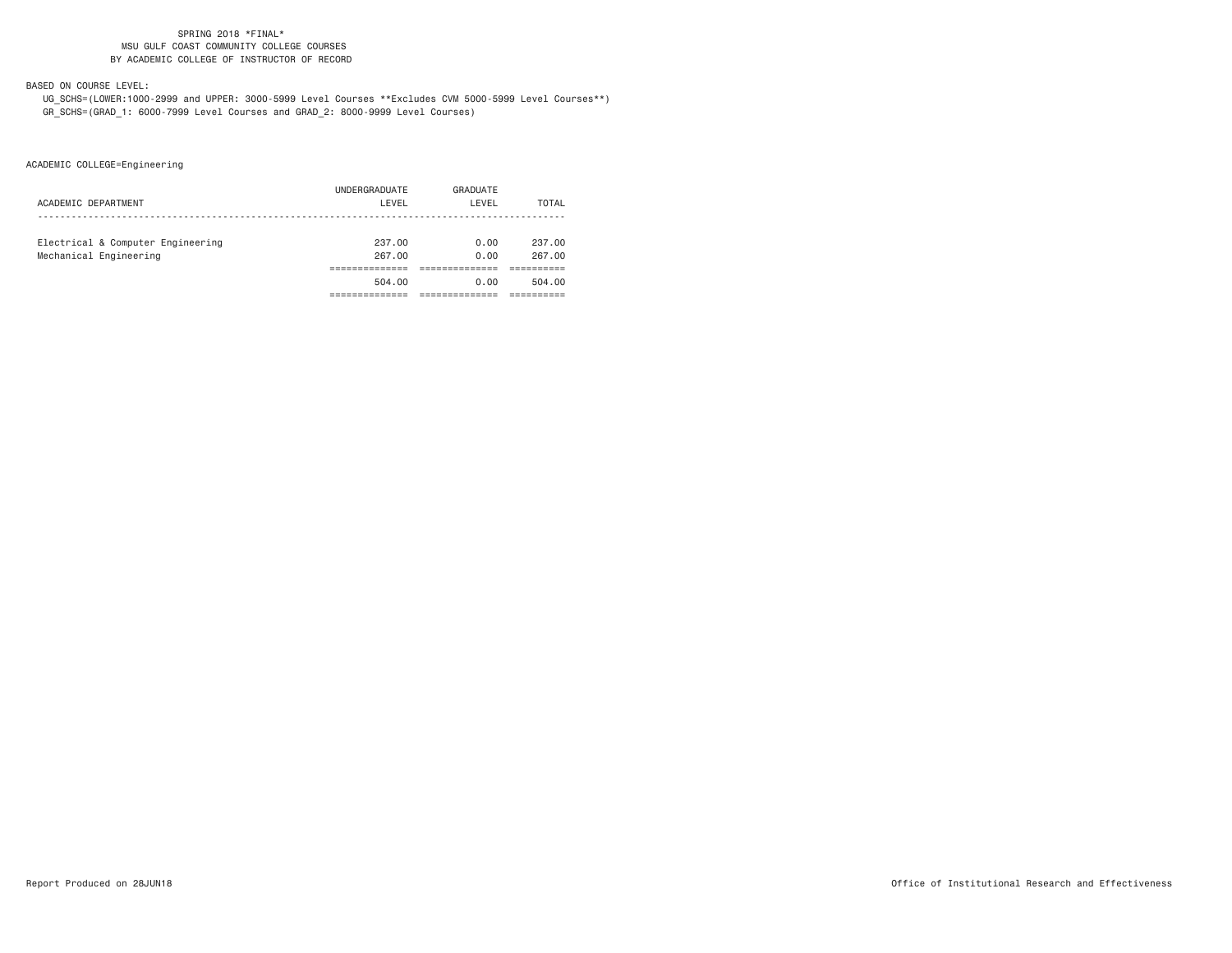### \* FINAL \* SPRING 2018 STUDENT CREDIT HOUR DETAIL - MSU GULF COAST COMMUNITY COLLEGE COURSES BY ACADEMIC COLLEGE/DEPARTMENT OF INSTRUCTOR OF RECORD

### ACADEMIC COLLEGE=Arts & Sciences

| ACADEMIC DEPARTMENT | Instructor Name    | Rank     | Tenure<br>Status | Course<br>Cip # | CRN | Course #      |       | Crs | Sec Type Title    | Delvy | Inst<br>Per | UG<br>SCHS                             | GR<br><b>SCHS</b>            | Total<br><b>SCHS</b>              |
|---------------------|--------------------|----------|------------------|-----------------|-----|---------------|-------|-----|-------------------|-------|-------------|----------------------------------------|------------------------------|-----------------------------------|
| English             | Rodolfich, Suzanne | Lecturer | Non-Ten Track    | 231303          |     | 14335 GE 3513 | 601 C |     | Technical Writing |       | 1.00        | 63.00<br>---------<br>63,00            | 0.00<br>0.00                 | 63.00<br>63,00                    |
| English             |                    |          |                  |                 |     |               |       |     |                   |       |             | $=$ = = = = = = =<br>63,00<br>======== | ========<br>0.00<br>======== | ==========<br>63,00<br>========== |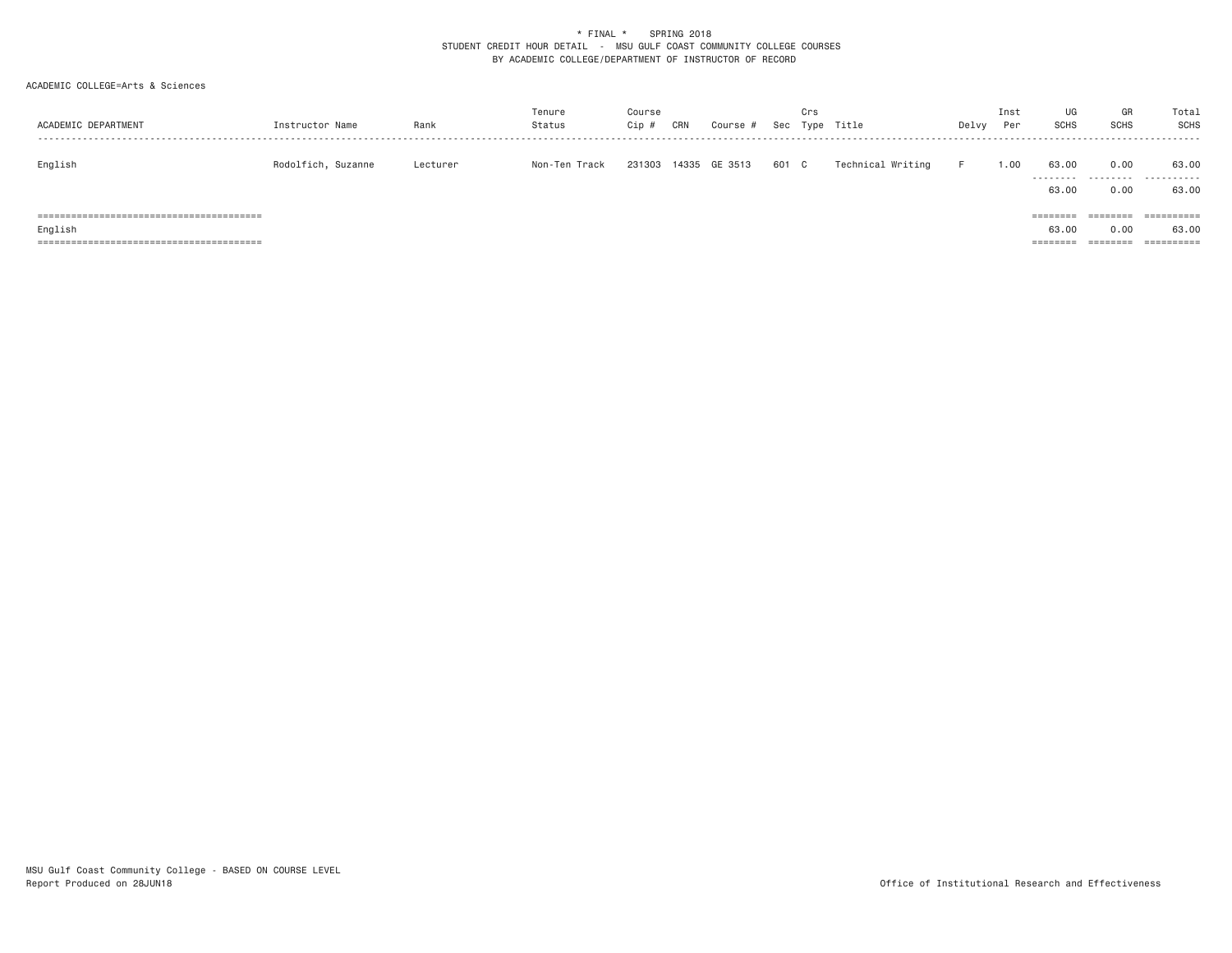### \* FINAL \* SPRING 2018 STUDENT CREDIT HOUR DETAIL - MSU GULF COAST COMMUNITY COLLEGE COURSES BY ACADEMIC COLLEGE/DEPARTMENT OF INSTRUCTOR OF RECORD

# ACADEMIC COLLEGE=Engineering

| ACADEMIC DEPARTMENT                    | Instructor Name        | Rank                              | Tenure<br>Status | Course<br>Cip # | CRN   | Course #                 |       | Crs | Sec Type Title         | Delvy | Inst<br>Per | UG<br>SCHS        | GR<br><b>SCHS</b>                                                                                                                                                                       | Total<br><b>SCHS</b><br>. <u>.</u> |
|----------------------------------------|------------------------|-----------------------------------|------------------|-----------------|-------|--------------------------|-------|-----|------------------------|-------|-------------|-------------------|-----------------------------------------------------------------------------------------------------------------------------------------------------------------------------------------|------------------------------------|
| Electrical & Computer Engineering      | Bruce, Jerry           | Associate Professor Tenured       |                  |                 |       | 141001  14116  ECE  1002 | 601 B |     | Intro to ECE           | F.    | 0.50        | 12.00             | 0.00                                                                                                                                                                                    | 12.00                              |
|                                        |                        |                                   |                  |                 |       |                          |       |     |                        |       |             | .<br>12.00        | 0.00                                                                                                                                                                                    | 12.00                              |
|                                        | Du, Qian               | Professor                         | Tenured          |                 |       | 141001  14334  ECE  4423 | 601 C |     | Intro to Remote Sens I |       | 1.00        | 12.00<br><u>.</u> | 0.00                                                                                                                                                                                    | 12.00                              |
|                                        |                        |                                   |                  |                 |       |                          |       |     |                        |       |             | 12.00             | 0.00                                                                                                                                                                                    | 12.00                              |
|                                        | Iqbal, Umar            | Non-Employee                      | Not Applicable   |                 |       | 141001  14327  ECE  3323 | 601 C |     | Electromagnetics II F  |       | 1.00        | 30.00             | 0.00                                                                                                                                                                                    | 30.00                              |
|                                        |                        |                                   |                  |                 |       | 14328 ECE 3424           | 601 C |     | Intm Electronic Circ F |       | 1.00        | 48.00             | 0.00                                                                                                                                                                                    | 48.00                              |
|                                        |                        |                                   |                  |                 | 14329 | ECE 3424                 | 602 K |     | Intm Electronic Circ F |       | 1.00        | 0.00              | 0.00                                                                                                                                                                                    | 0.00                               |
|                                        |                        |                                   |                  |                 |       | 14330 ECE 3424           | 603 K |     | Intm Electronic Circ F |       | 1.00        | 0.00<br>.         | 0.00<br>.                                                                                                                                                                               | 0.00<br>.                          |
|                                        |                        |                                   |                  |                 |       |                          |       |     |                        |       |             | 78.00             | 0.00                                                                                                                                                                                    | 78.00                              |
|                                        | Jones, Bryan           | Associate Professor Tenured       |                  |                 |       | 141001  14118  ECE  3724 | 601 C |     | Microprocessors        | F     | 0.50        | 24.00             | 0.00                                                                                                                                                                                    | 24.00                              |
|                                        |                        |                                   |                  |                 |       | 14119 ECE 3724           | 602 K |     | Microprocessors        | F     | 0.50        | 0.00              | 0.00                                                                                                                                                                                    | 0.00                               |
|                                        |                        |                                   |                  |                 |       | 14120 ECE 3724           | 603 K |     | Microprocessors        | F     | 0.50        | 0.00<br>--------  | 0.00<br>.                                                                                                                                                                               | 0.00                               |
|                                        |                        |                                   |                  |                 |       |                          |       |     |                        |       |             | 24.00             | 0.00                                                                                                                                                                                    | 24.00                              |
|                                        | Litton, Christopher    | Lecturer                          | Non-Ten Track    | 141001          | 14331 | ECE 3614                 | 601 C |     | Fundamentals of Ener F |       | 1.00        | 12.00             | 0.00                                                                                                                                                                                    | 12.00                              |
|                                        |                        |                                   |                  |                 |       | 14332 ECE 3614           | 602 K |     | Fundamentals of Ener F |       | 1.00        | 0.00<br>.         | 0.00<br>$\frac{1}{2} \left( \frac{1}{2} \right) \left( \frac{1}{2} \right) \left( \frac{1}{2} \right) \left( \frac{1}{2} \right) \left( \frac{1}{2} \right) \left( \frac{1}{2} \right)$ | 0.00<br>.                          |
|                                        |                        |                                   |                  |                 |       |                          |       |     |                        |       |             | 12.00             | 0.00                                                                                                                                                                                    | 12.00                              |
|                                        | Shivakumaraiah, Lokesh | Clinical Assist Pro Non-Ten Track |                  |                 |       | 141001 14116 ECE 1002    | 601 B |     | Intro to ECE           | F     | 0.50        | 12.00             | 0.00                                                                                                                                                                                    | 12.00                              |
|                                        |                        |                                   |                  |                 |       | 14117 ECE 3413           | 601 C |     | Intro to Electronic    | F     | 1.00        | 63.00             | 0.00                                                                                                                                                                                    | 63.00                              |
|                                        |                        |                                   |                  |                 |       | 14118 ECE 3724           | 601 C |     | Microprocessors        | F     | 0.50        | 24.00             | 0.00                                                                                                                                                                                    | 24.00                              |
|                                        |                        |                                   |                  |                 |       | 14119 ECE 3724           | 602 K |     | Microprocessors        | F     | 0.50        | 0.00              | 0.00                                                                                                                                                                                    | 0.00                               |
|                                        |                        |                                   |                  |                 |       | 14120 ECE 3724           | 603 K |     | Microprocessors        | F     | 0.50        | 0.00<br>$\cdots$  | 0.00                                                                                                                                                                                    | 0.00                               |
|                                        |                        |                                   |                  |                 |       |                          |       |     |                        |       |             | 99.00             | 0.00                                                                                                                                                                                    | 99.00                              |
| -------------------------------------- |                        |                                   |                  |                 |       |                          |       |     |                        |       |             | ========          | <b>ESSESSES</b>                                                                                                                                                                         |                                    |
| Electrical & Computer Engineering      |                        |                                   |                  |                 |       |                          |       |     |                        |       |             | 237.00            | 0.00                                                                                                                                                                                    | 237.00                             |
|                                        |                        |                                   |                  |                 |       |                          |       |     |                        |       |             |                   |                                                                                                                                                                                         |                                    |